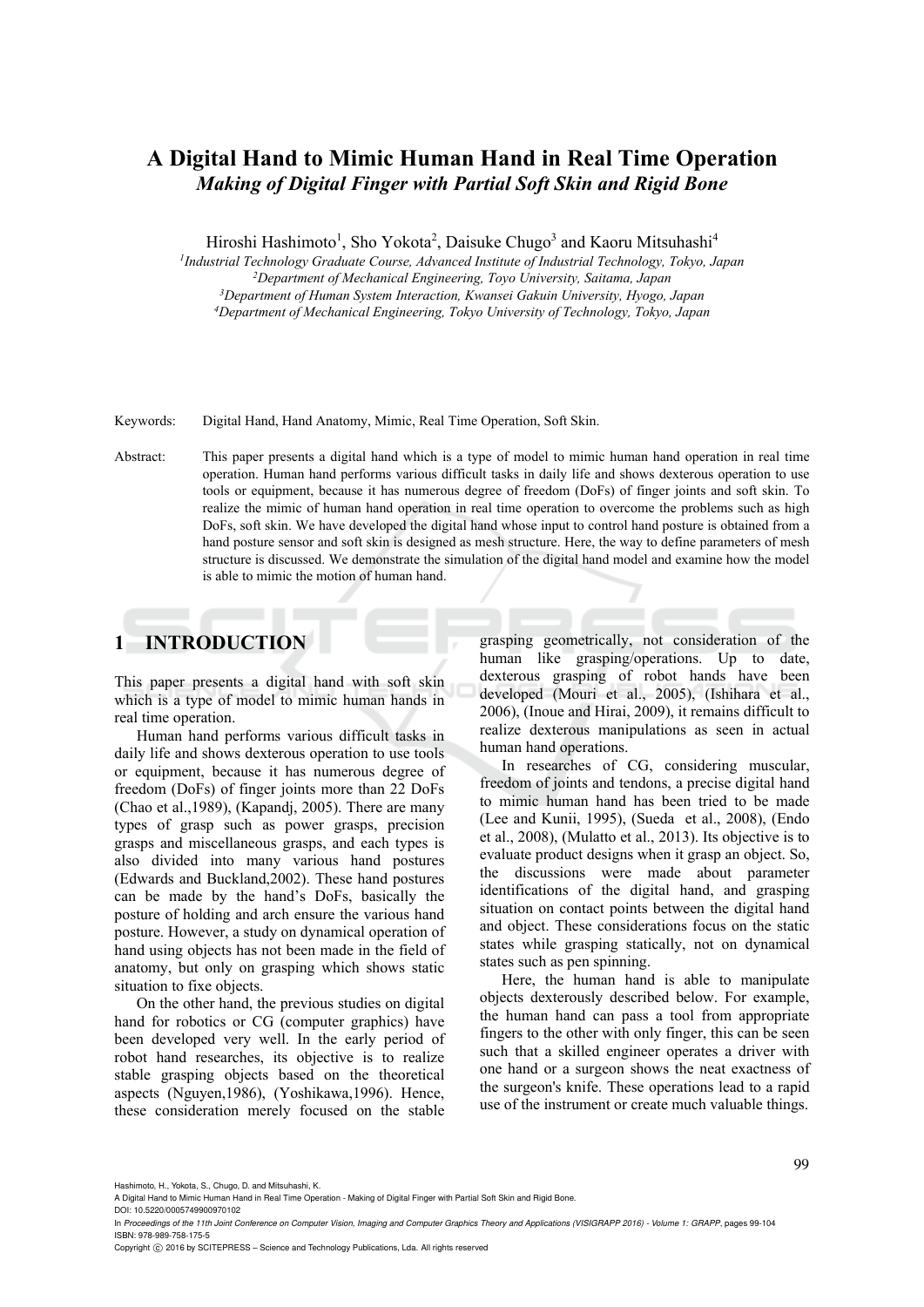The dynamical operation of the digital hand has been slightly considered in (Hashimoto et al., 2013), (Hashimoto et al., 2014), not seen in the other studies. In the researches, the body of the digital hand was made from rigid body. Human hand is covered by soft skin, which is deformable while operating an object. Therefore, contact region touched with the object is area not point for rigid skin, so the dynamic relationship on the contact region also becomes complex. This means the real time operation of the digital hand requires numerous computational load. Because the way of moving to operate a thing dynamically is very enormous, the programming to simulate all patterns of hand postures is very troublesome.

To overcome the problems such as the computational load with soft skin and real time operation for various operation cases, first, we propose a digital hand structure based on anatomy, here, the reduced DoFs of joints is introduced to decrease the computational load. Second, the operation system with hand-posture sensor LeapMotion (LeapMotion, 2015) and virtual physical space which is realized with Bullet Physics (BulletPhysics, 2015). To confirm the effectiveness of the digita hand system, some operations are examined.

# **2 SKELETON MODEL BASED ON ANATOMY**

The hand skeleton model is shown in Figure 1 based on anatomical and medical hand investigation (Kapandj, 2008).



Figure 1: Hand skeleton structure.

In Figure 1, abbreviated label for joints have

following meanings (arranged in order from proximal to distal extremity). CMC stands for the carpometacarpal joint, MCP for the metacarpophlangeal joint, PIP for the proximal interphalangeal joint, and DIP for the distal interphalangeal joint. Other joint labels of thumb are: TMC for the trapeziometacarpal joint, MCP for the metacarpophlangeal joint, and IP for the interphalangeal joint.

Degrees of freedom of each joint is approximately equivalent to those of the actual human hand, except the TMC joints because of complexity of joint structure of the actual human thumb.

The skeleton has five fingers, i.e., the thumb, index finger, middle finger, ring finger, and little finger. The base of these fingers in the hand structure is the carpus underneath the metacarpal bones, which lies between the palm and wrist. The carpus consists of 8 bones in the actual human hand but is approximated as two bones in the model: one corresponding to trapezium at bottom of thumb, and the other corresponding to other carpal bones except trapezium bone (assembly of other carpal bones, namely scaphoid, lunate, capitate, triquetrum, pisiform, trapezoid, and hamate bones).

Although metacarpal bones are all in the palm in an actual hand, they are all separated to allow motion relative to each other, and connected to a corresponding phalangeal bone of each finger.

Each finger (not including the thumb) is composed of three bone links, called phalangeal bones. Each neighbouring pair of bone links are connected with a joint, i.e. a constraint that restricts relative translational motion of bone links in dynamics simulation. The DIP, PIP and IP has one DoF, the MCP has two DoFs, the CMC has two DoFs and the TMC has three DoFs. So, the total DoFs of human hand is 30.

Here, the dexterous pose and motion of hand should be kept in good condition such as the arches (Kamakura et al., 1980), (Edwards and Buckland, 2002). So, the DoFs of thumb needs to consider very carefully. The range of deviation of MCP joint of the thumb is so small for abduction/adduction that it can be usually neglected, and its DoFs can be approximated as one.

Not to force the action of bending the fingers, but to act for flexion/extension, there is an angular constraint condition between the angle of DIP and of PIP for each finger such as refs. (Chao et al., 1989); (Ying et al., 2005).

$$
angle(DIP) = \alpha angle(PIP)
$$
 (1)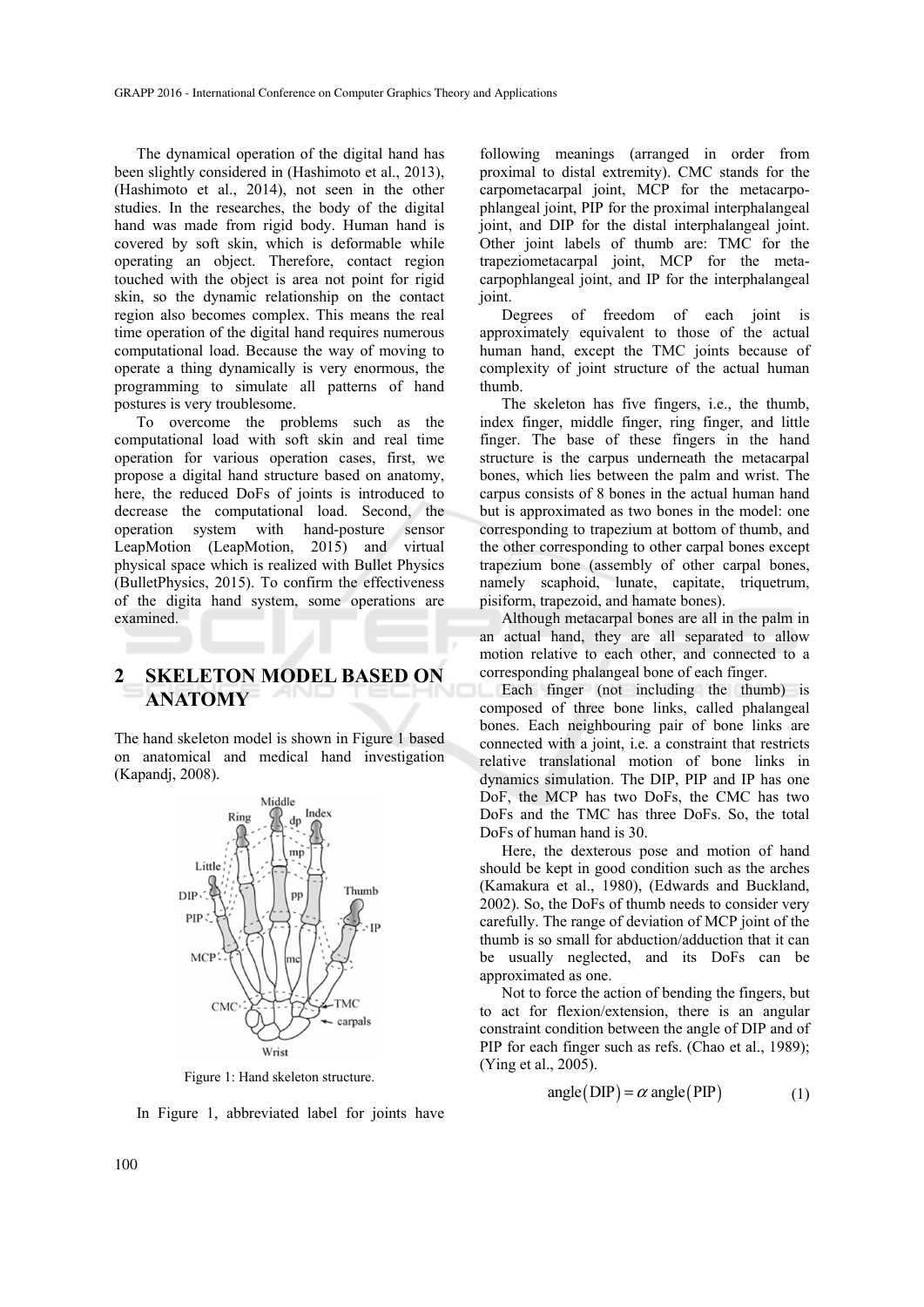where the function angle( joint) means the angle of joint and

$$
a \simeq \frac{2}{3} \tag{2}
$$

Thus, the DoFs of DIP is able to be eliminated.

From the fact, the angles of DIP and PIP are linearly independent, so one DoF for each finger can be reduced. Figure 2 shows the structures of the skeleton model under the consideration described above, and the total DoFs is reduced to 16 from the original DoFs. In this figure, the dependent joints means that DIP is dependent joint to PIP as shown Equations (1) and (2), so the DoFs of DIP is able to be eliminated.



Figure 2: Structure model of joints and bones.

The reduced DoFs will be used in stable control of the digital hand described later.

# **3 STRUCTURE OF DIGITAL HAND**

Human hands consist of rigid bone and soft skin which forms deformable surface when hand grasping objects. The rigid bone support to pick at a small object and the soft skin is to prevent to drop an object with friction on the contact area between deformable skin and the object. Therefore, a complex operation of human hand is realized. First, the design of the soft skin is described, then its connection with rigid bone is shown.

#### **3.1 Design of Soft Skin**

It is difficult to join soft skins to rigid bones in making the digital hand by using Bullet Physics which is one of physics engines. This is the reason why each schemes of collision detections is different.

Now, we think about only skin of the size that

only comes in contact with the object, the connection between the soft skin and the rigid bone uses an anchor combination provided of Bullet Physics, not direct combination. From this, the skin is designed to be able to be installed onto the tip of the finger and the middle of each bone. The shape of the skin of fingertip is made by Blender (Blender, 2015) shown in Figure 3.



Figure 3: Making of soft skin of fingertip in Blender window.

The number of mesh that makes up part of the fingertip and the finger pulp hemisphere will become too large, then the calculation time required for collision detection will be enormous, thus it is difficult to achieve real time operation. Based on the trade-off of computational load and feasibility of the dexterous hand operation, the selection of the number is determined by trial and error.

Next, the figure of the soft skin is introduced into soft body of Bullet Physics, and some parameters (Table 1) of soft body should be defined to set up it.

| kDP         | Damping coefficient; damps forces acting on<br>soft body nodes to reduce their oscillation<br>over time. Imagine a mass hanging on a<br>spring. Range $[0,1]$ |
|-------------|---------------------------------------------------------------------------------------------------------------------------------------------------------------|
| kDG and kLF | Drag and Lift coefficient; relating to<br>(Wikipedia Lift, 2015,<br>aerodynamics<br>NASA, 2015), Range $[0, +\infty]$                                         |
| kDF         | Dynamic friction coefficient; just friction of<br>nodes against surfaces, as with rigid bodies.                                                               |

kMT Pose matching coefficient; be used with setPose(bool, bool). Range [0,1]

Rigid, kinectic and Soft contacts hardness; controling how strict any overlap between the soft body and other types is treated.

Range [0,1]

Range[0,1]

kCHR, kKHR and kSHR

| Table 1: Parameters of soft skin in Bullet Physics. |  |  |  |  |  |
|-----------------------------------------------------|--|--|--|--|--|
|-----------------------------------------------------|--|--|--|--|--|

However, the effective way to identify them have not shown yet, so we investigated that human hand played the bar spinning as a manipulation with the high-speed camera (1000 fps) as shown in Figure 4. Observing the situation of the deformable skin by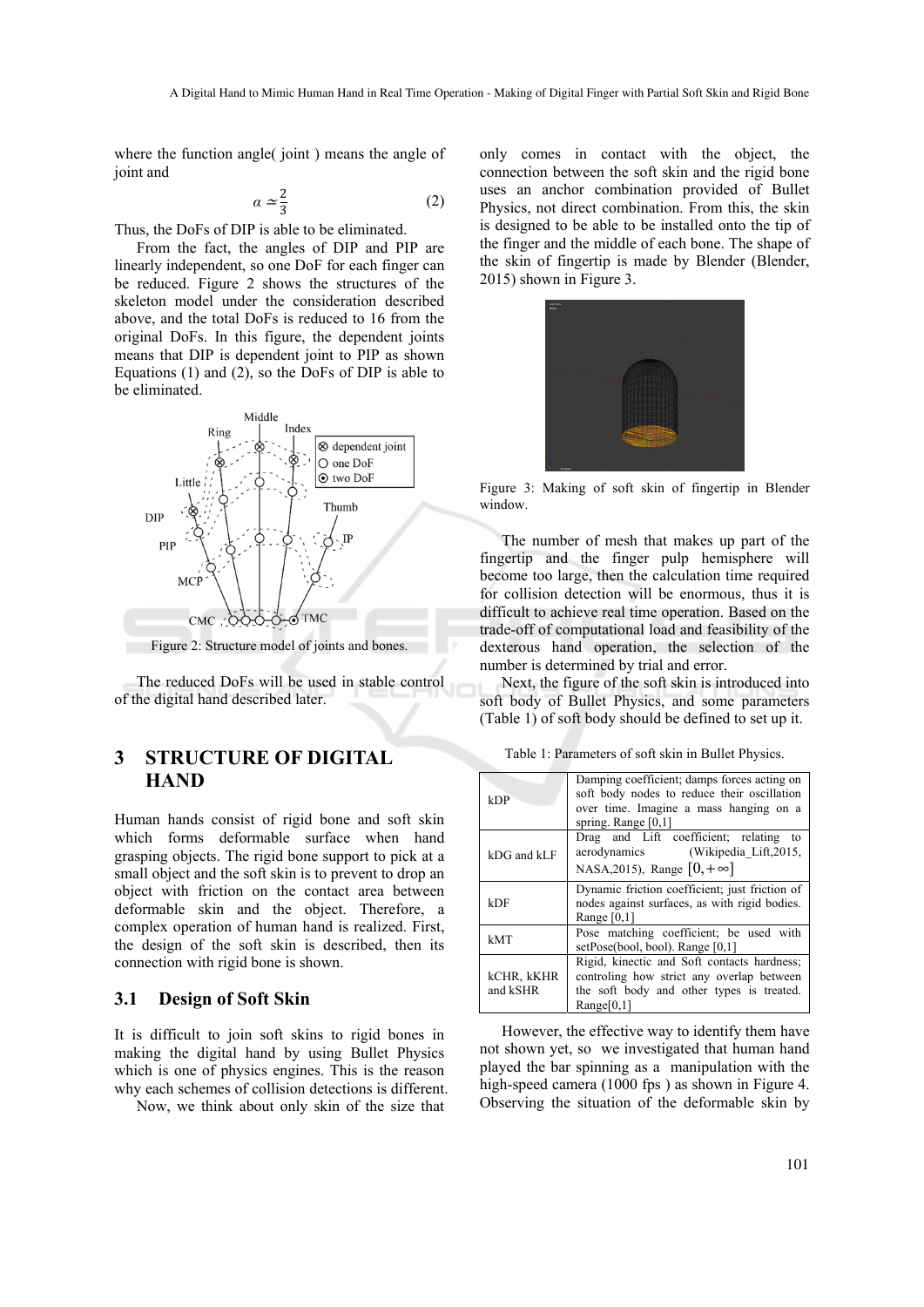investigating the figure, the parameters are adjusted to show the similar situation of the deformable soft skin.



Figure 4: Scene of bar spinning (1000 fps).

#### **3.2 Connection between Soft Skin and Rigid Bone**

The bone is made from a cylinder rigid body and the DoFs is in accordance with the joint of the hand described the previous section. When the skin is connected with the bone, the gap of the joint is sufficient distance movable range of each joint to be achieved.

We use Panda3D (Panda3D, 2015) to develop the digital hand, which is a development platform with Bullet Physics, described in Python language. Figure5 shows one finger conducted by the design described above by using Panda3D. In Figure 5, the rigid bone and the partial soft skin are connected with anchors. The reason why the partial soft skin is adopted is to reduce the computational effort.

For through hand operation in real time, and is focused on seeing the mechanical interaction of the hand and the object, this paper will not be rendered. Because we focus on operating the digital hand in real time and investigating the dynamical interaction

with the object, the rendering of CG is not introduced.



Figure 5: Digital finger with partial soft skin and rigid bone.

Figure 6 shows the extending this configuration to the five fingers.



Figure 6: Digital hand with partial soft skin and rigid bone.

### **3.3 Virtual Physical Space**

Our digital hand is able to grasp and manipulate objects in the Virtual Physical Space. In the development with Bullet Physics, the space would be not well defined yet. So, we define it such that the Virtual Physical Space is the three-dimensional extent shown in the computer simulation, in which an approximate simulation of certain physical systems, such as rigid body dynamics (including collision detection), soft body dynamics is provided by a proper physics engine.

The digital hand and appropriate objects are set in the Virtual Physical Space, then gravity, collision detection and rotation calculations for them are calculated. So, in the space the digital hand is able to grasp or manipulate the object.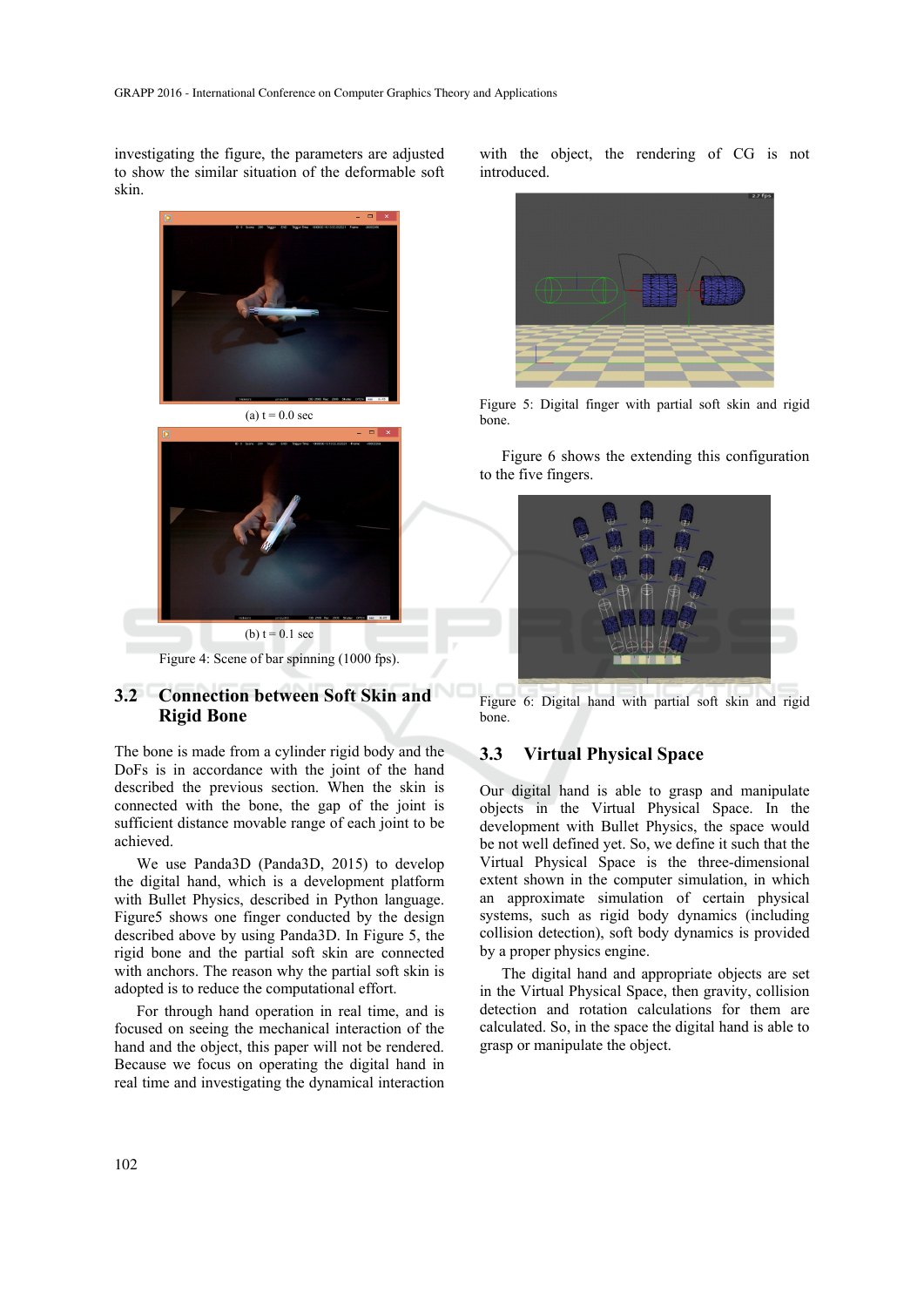## **4 REAL TIME OPERATION SYSTEM**

#### **4.1 Hand Posture Sensing**

To realize the digital hand to mimic human hand operation in real time, a sensor which is able to sense the hand posture and also the position of hand is required, then the Leap Motion Controller (LMC) is suitable for the requirement. The LMC observes a roughly hemispherical area, to a distance of about 1 meter, and can get 3D position data of all joints of fingers and palm within sampling rate 150-295 fps (USB 3.0 connection), this is made possible by the skeleton model of hand of the LMC (LeapMotionSDK, 2015). Then, the position data is sent through a USB cable to the host computer.

The position data sometime is disturbed caused by light illumination or characteristics of human hand such as skin color and condition. To get stable data, the constraint condition shown in chapter 2 is imposed upon the data.

#### **4.2 Implementation**

A demonstrative application has been developed to evaluate the digital hand in operation by the postures. The goal is to set up the digital hand in real time operation. The software application is executable on the CPU(Core i7-4900MQ, 2.8GHz) and the GPU(Nvidia Quadro K4100M, 1152 Cuda processors). In our goal, the roles of CPU and GPU are assigned separately as following

- Finger Callback : CPU
- Graphics Thread : GPU
- Physics Simulation : GPU

These processing assigned to CPU and GPU is enable to use PyCUDA (PyCUDA, 2015), because Panda3D is built in Python and the assigned has been developing in the present circumstances.

#### **4.3 Experiment**

The subject operates the digital hand to mimic the human hand in real time processing, using the Leap Motion as the input device of the human hand posture is shown in Figure 7.

We have succeeded in the real time operation for a Digital hand only with rigid bones, not soft skin as shown in Figure 8. The digital hand grasps and operates the bar dextrously. A scene of real time operation of the digital hand with rigid bones and soft skin is shown in Figure 9. According to the movement of human figures and palm of the hand, the digital hand change its posture to mimic the hand. And when the digital hand grasp an object in the virtual physic space, the collision detection between the digital hand and the object is transmitted to the physics engine, and the digital hand can grasp it according to the varying hand posture in real time. However, those computational load becomes tremendous, so the real time operation be fit to use is not sufficient.



Figure 7: Digital hand system with LMC to get hand posture in real time.



Figure 8: Digital hand with no soft skin operating the bar.



Figure 9: Digital hand with partial soft skin and rigid bone.